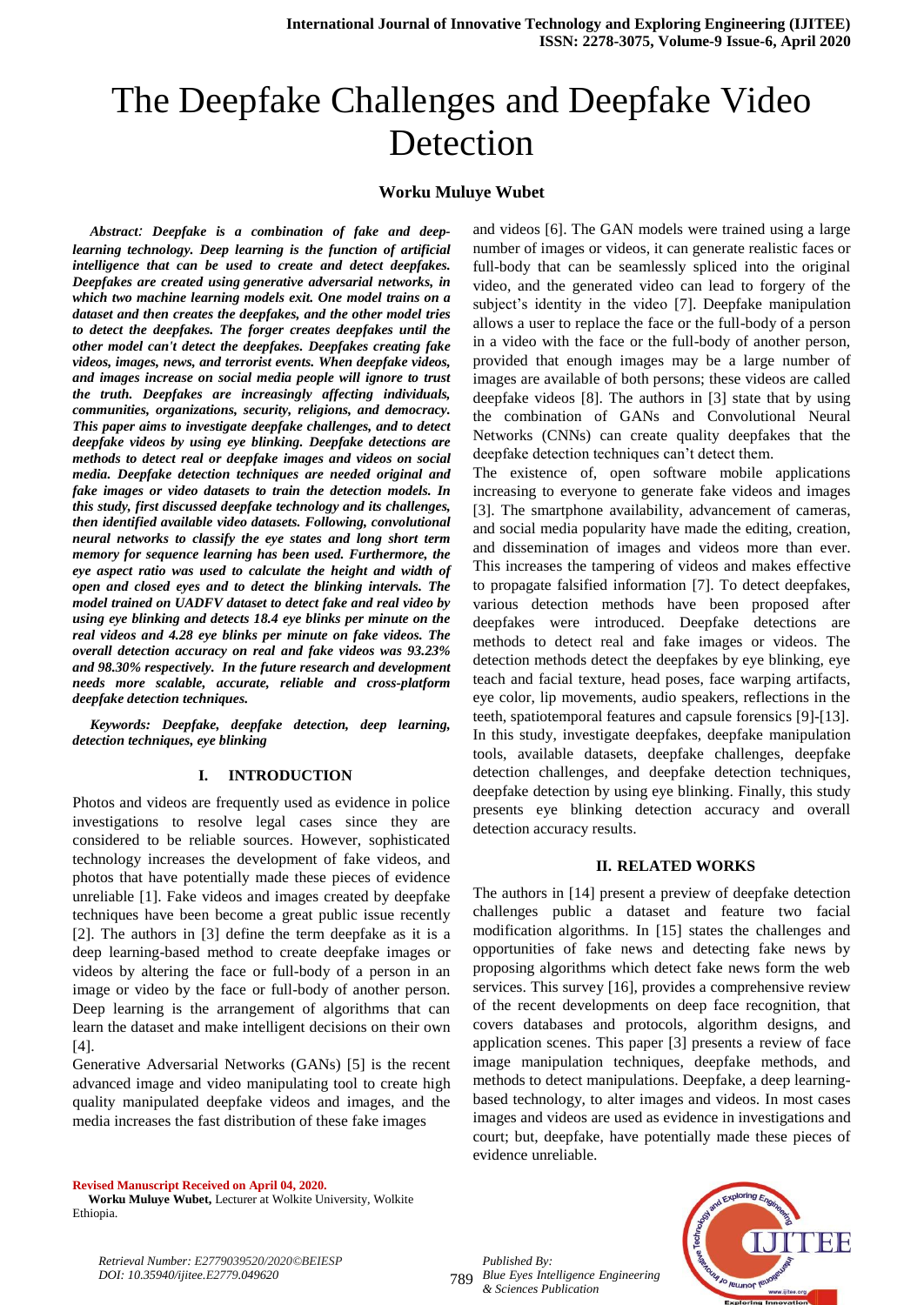This research examines its origin and history while assessing how deepfake photos videos are created and present deepfake impacts on society. Different deepfakes detection methods have been developed such as face detection, watermarking, multimedia forensics, and convolutional neural networks (CNNs). Each method uses machine learning and deep learning, to detect any kind of manipulation in photos and videos [1], [6], [9].

In [1] indicated a deepfake detection technique by using multimedia forensics to detects the detailed history of images and determines whether images have been altered. As [36], [38] SVM, RF, and MLP are extracting differentiated features from image datasets and forward these features into SVM, RF, and MLP detection techniques for binary classification. SVM extracts head poses and classifies the extracted features of videos/images. The authors in [9] have used CNN with CFFN to detect fake videos. CFFN performs two-phase feature extraction in an image dataset via Siamese network architecture. CNN [10], [19] performs classification for face tampering in videos generated through deepfake and Face2Face apps [10]. It used to detect any minor modifications that have been made to an image or video. CNN models [37] are learned on a dataset to detect resolution inconsistency between the changed and the nearby face area of video datasets. The authors in [37] have used the CNN detection technique to detect face warping artifacts from deepfake videos. As the experimental result shows ResNet50 has the best performance than other models [8].

#### **III. DEEPFAKES**

Deepfakes are created using Generative Adversarial Networks (GANs), in which two machine learning models exit. One model train on a dataset and then creates video forgeries, while the other model attempts to detect the forgeries. The forger creates fakes until the other model can't detect the forgery. The larger the training dataset, the easier it is for the forger to create a believable deepfakes [13], [17].

The first deepfake was created by using an autoencoderdecoder structure. The autoencoder extracts hidden features of face images and the decoder reconstruct the face images. To manipulate faces images, two encoder-decoder pairs train on a dataset [3], [13]. This method allows the encoder to encode and learn the image datasets. In the deepfake creation process, the person one face is linked with the decoder person two faces to reconstruct person two faces from the original person one face. This method is used in different works such as DFaker, DeepFaceLab, and TensorFlow-based deepfakes [13].

According to [13],[17]-[20] FaceSwap, DeepFaceLab, Faceswap-GAN, DFaker, DeepFake-tf, Face2Face, and NeuralTextures are deepfake creation tools. FaceSwap is a graphics-based method to alter the face image from a source video to a target video by using two encoder-decoder pairs. DeepFaceLab is expanding from the Faceswap model with new models and Support multiple face extraction modes. DFaker reconstructs the face and implemented based on the Keras library. Also, the DeepFake-tf is the same as with DFaker but the DeepFake-tf applied based on the TensorFlow library. The NeuralTextures with rendering network uses the video dataset to learn the texture of the target person [13], [14].



**Fig. 1. Generative adversarial network architecture [12].**



*Published By:*

*& Sciences Publication*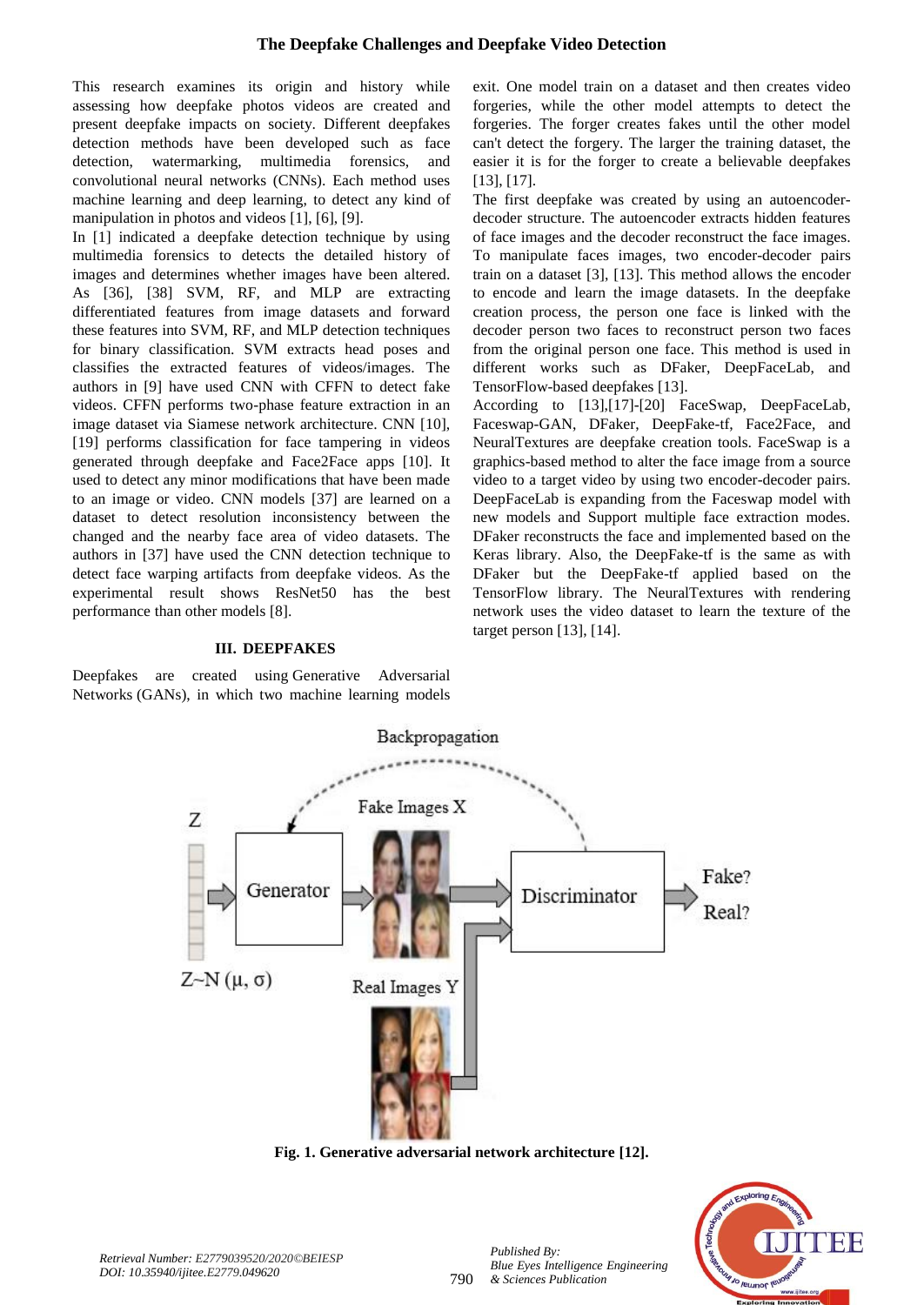## **A. Deepfake Datasets**

A dataset plays a crucial role to train the deepfake detection models. Regarding this, different detection techniques are needed well-organized in deepfake image and video contents. Currently, deepfake detection techniques require a huge amount of training dataset and need to be evaluated. As such, there is an increasing need for a huge amount of deepfake image and video datasets to evaluate the performance of detection techniques [21].

| <b>Datasets</b>                     | <b>Total videos</b> | <b>Description</b>                                                                            |  |  |
|-------------------------------------|---------------------|-----------------------------------------------------------------------------------------------|--|--|
| <b>UADFV</b> [13], [21]             | 98                  | This dataset has 49 fake and 49 real videos and these videos contain 32,752 frames. These     |  |  |
|                                     |                     | videos are created using the DNN model with FakeAPP.                                          |  |  |
| DeepfakeTIMIT<br>$[14]$ ,           | 320                 | It contains low and high-quality videos with a total of 10537 real and 34,023 fake images     |  |  |
| $[21]$ , $[23]$                     |                     | extracted from 320 total videos. It is created by faceswap-GAN.                               |  |  |
| <b>VTD</b> [18]                     | 1000                | Video Tampering Dataset is a large, manipulated video dataset.                                |  |  |
| <b>FaceForensics</b>                | 2008                | It is created from 1004 video datasets collected from YouTube. The video was altered by using |  |  |
|                                     |                     | the Face2Face approach.                                                                       |  |  |
|                                     | 3068                | The Google or Jigsaw deepfake detection dataset deepfake videos generated based on 3068 real  |  |  |
|                                     |                     | videos and 28 consented individuals of different ages, genders, and ethnic groups.            |  |  |
| DeepFakeDetection [23]              | 3363                | It contains 363 original sequences and more than 3000 altered videos by using deepfakes and   |  |  |
|                                     |                     | their corresponding binary masks.                                                             |  |  |
| FaceForensics++ [22]                |                     |                                                                                               |  |  |
|                                     |                     | using faceswap.                                                                               |  |  |
|                                     | 5214                | The Facebook deepfake detection challenge has 4113 deepfake videos created based on 1131      |  |  |
|                                     |                     | real videos of 66 consented individuals of different ages, genders, and ethnic groups.        |  |  |
| Celeb-DF [21]                       |                     | It contained 590 real videos and 5639 deepfake videos that corresponding to above 2 million   |  |  |
|                                     |                     | video frames.                                                                                 |  |  |
| <b>DFD</b> [21]<br><b>DFDC</b> [14] | 5000<br>6229        | It is an extended dataset from FaceForensics which contains real and fake videos generated    |  |  |

## **B. Deepfake Challenges**

Deepfakes are affecting the world since people around the world are using deepfakes for multiple reasons such as faceswapping, recreating pornographic videos with someone's face or body, and to create and disseminate fake news [1]. Deepfakes are more and more affecting democracy, privacy, security, religion and cultures of the people. Deepfakes are increasing from time to time, but there is no standard to evaluate deepfake detection techniques. The number of deepfake videos and images found online has nearly doubled since 2018. Massachusetts Institute of Technology (MIT) analyzed 126,000 news disseminated by 3,000,000 users for more than 10 years. Finally, they concluded that fake news spreads 1,500 people 6 times more rapidly than true news. Deepfakes creating fake news, images, videos, and terrorist events. Deepfake erodes people's trust in media and causes to social and financial fraud. Deepfake affects religions, organizations, politicians, artists, and voters. When deepfake videos and images increase in social media people will ignore to trust the truth [4], [24]-[27].

The authors in [1], [24] analyze deepfakes that have the potential to harm individuals and societies. Using deepfakes to harm other people are yet to be largely seen including joke to embarrass a coworker, identity theft or even to spur violence, a porn video for someone's gratification and so on. Also, deepfakes are used to fake terrorism events, blackmail, defame individuals, and to create political distress. Although nobody is safe from deepfakes, some people are more vulnerable than others [13], [24]. With minimum data and computing power, somebody can create a video the country leader saying something leading to civil conflict [26]-[28].

Deepfakes negatively affects targeted person, increase fake news and hate speech, create political tension, distress the public or create war. For example, a person can modify the contents of the video and people in a video to spread fake news, which may lead to war between nations; especially a country that contains diverse nations and nationalities. Deepfakes creation is increasing and the social media disseminate those deepfake images and videos quickly [2], [13], [17], [22],[31]. s

#### **IV. DEEPFAKE DETECTION**

To detect deepfakes, various methods have been proposed after this threat was introduced. In a binary classification deepfake detection technique, the classifiers, classify the manipulated and real videos. This type of detection technique needs a huge dataset of real and fake videos to train the machine. A lot of deepfake videos are available online on the Internet, but it is still limited to set a standard to evaluate different deepfake detection techniques. So, the authors in [6] produced a deepfake dataset that contains 620 videos created by using Faceswap-GAN [13], [29].

VidTIMIT publicly available database contains both low and high-quality deepfake videos, which can accurately impersonate the lip movements, facial fallings, and eye blinking of the person. These dataset videos were then used to test various deepfake detection methods. The result shows that the Facenet and VGG face recognition systems are unable to detect deepfakes effectively. The image quality metrics and the lip-syncing method with Support Vector Machine (SVM) show an error when trying to detect deepfake videos. This increases the critical need for more effective and efficient deepfake detection algorithms [13].

The reviewed articles suggested that there are ways to combat deepfakes such as using existing laws, legislation and regulation, additional action from social media companies, corporate policies and voluntary action, education, and training, deploying digital literacy curriculum in schools, improve media literacy, and antideepfake technology, content authentication, a deepfake prevention and develop deepfake detection methods [25], [27], [30].

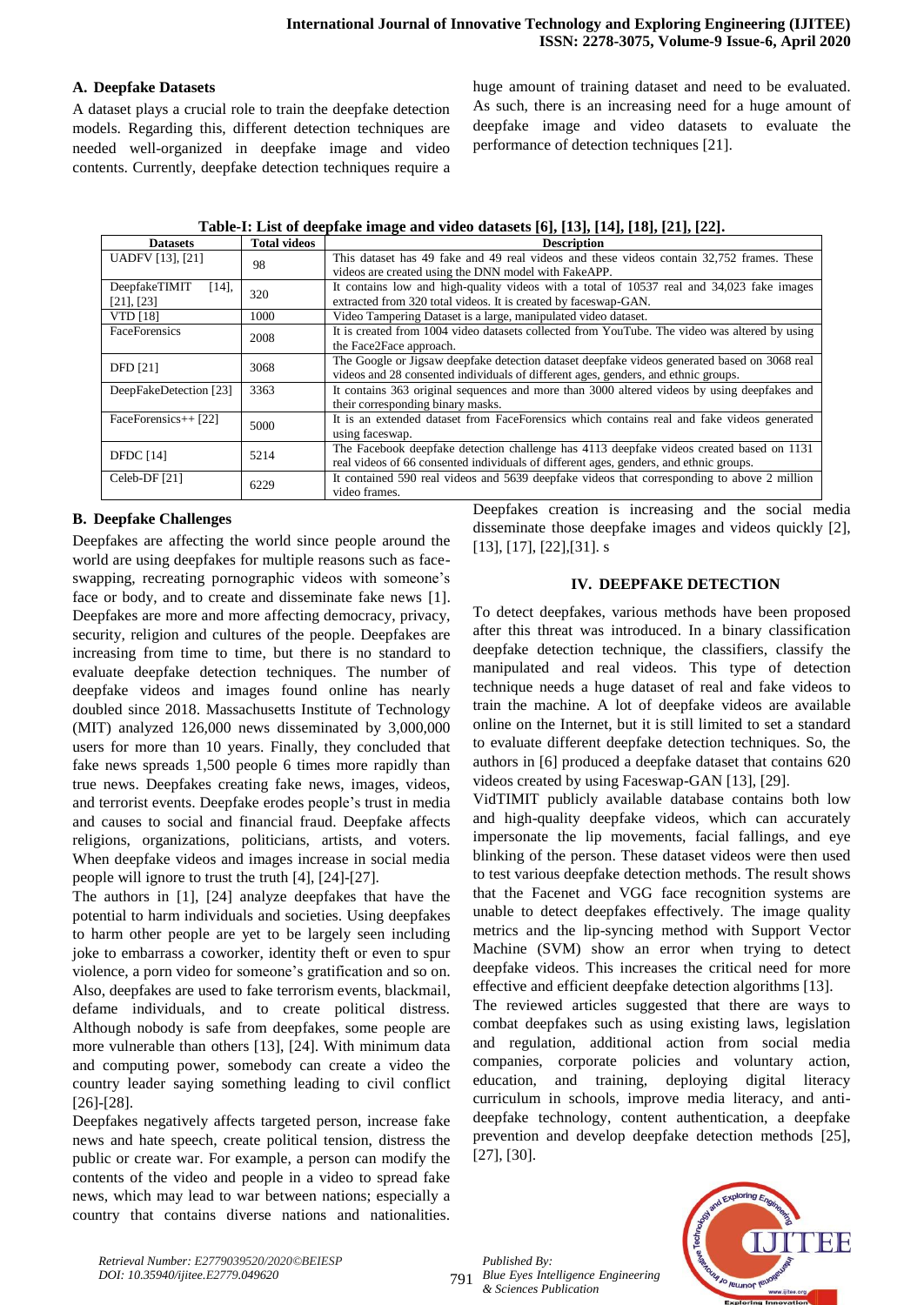The authors in [18] present a forgery detection approaches the first one human observer and the second approach is automatic forgery detection such as based on stage analysis features and learned features.

### **A. Deepfake Video Detection**

The authors in [18] aimed to detect fakes of facial images by using different face tracking methods. The DARPA accelerating the development of fake digital visual media detection methods [13].

The swapped face images made by CNN and GAN deep learning are more challenging for forensics models to detect the forgeries [13]. The authors in [11] proposed a multitask learning method to perform classification and segmentation of manipulated facial images simultaneously.

In the detection process, the temporal consistency of the video is not imposed efficiently and enforced to use the Spatiotemporal contents of the video to detect deepfakes [13]. The integration of conventional networks and recurrent unit manipulate the temporal inconsistencies of the frames [32]. Using both Long Short-Term Memory (LSTM) and Convolutional Neural Network (CNN) able to extract temporal features of the video, that is denoted through the sequence of frames. The deepfake detection network takes the sequence frames and estimates the possibilities of the frame sequence that can be either original or deepfake. CNN is used to extract features of the frame and then fed them into the LSTM to generate temporal sequence frames [3], [13], [33], [34].

Using eye blinking, we can detect deepfakes in which a person in deepfakes has fewer or higher eye blinking rate than in real videos. A normal person's eye will blink between 2 to 10 seconds, and each eye blink will take between 0.1 and 0.4 seconds. In most cases, deepfake creation tools can't create eyes that can blink like a normal person. Most of the time eye blinking speed is manipulated videos are slower than in real videos. The color of each eye is extracted using computer vision and the difference in eye color is also used to detect deepfakes [1]. The deepfake detection technique uses the audio-visual dataset to detect inconsistencies between lip-movements, speech, and numerous differences of slow images. The deepfake detection technique through lip-synching differentiates the real videos from altered videos, where the lip-movement and the speech are matched [35], [36].

## **B. Deepfake Detection Techniques**

Deepfake detection techniques are methods to detect fake videos and images. Deepfake detection techniques are grouped into fake image and video detection techniques. Because if we are unable to detect fake images and videos, we may soon be forced to distrust everything we hear and see. The common deepfake detection methods such as Convolutional Neural Network (CNN) to extract frame feature, LRCN to capture the eye blinking temporal patterns, Recurrent Neural Network(RNN) to discover temporal discrepancies across frames and Long Short Term Memory (LSTM) for temporal sequence analysis [1].

Long-Term Recurrent Convolutional Networks (LRCN) [7] dynamically predicts eye area sequences. LRCN captures temporal patterns of eye blinking in the videos since eye blinking frequency of deepfakes is slower or extremely faster than normal videos. Also, it contains feature extractor that extracts depend on CNN, a sequence learning through LSTM, and to predict the possibility of open and closed eye state. The eye blinking has temporal patterns and the LSTM can capture these temporal patterns effectively. The eye blinking rate is estimated as a peak above the threshold of 0.5 with a duration of fewer than 7 frames. The extremely frequent eye blinking may also be the criteria of altered videos [13]. CNN and LSTM [33] CNN detects frame features then disseminates to LSTM and LSTM detect temporal inconsistencies in videos to set frame sequences for classification.

Recurrent Convolutional Neural Networks (RCN) [39] discovered temporal inconsistencies across the frame. It uses Spatiotemporal features of videos. Deep recurrent network models mostly use temporal patterns across video frames to differentiate deepfake videos. The other approach that fragment videos into frames and identify visual objects inside single frames to get discriminant features. These features are then disseminated into a low or high classifier to detect fake and real videos. When deepfake videos are generated with low resolutions are needs face rotation, zooming, and cutting to match with real ones. The resolution discrepancy between the nearby and the changing face area can be detected by CNN models [3], [13].

The capsule network is a deepfake detection technique. The capsule network classifies the hidden features and dynamic routes the 3 capsules output to 2 capsules output, one output for fake and the other output for real images/videos. It deals with videos/images dataset. Logistic regression [8] and neural networks are discovered facial texture and missing reflections of eye and teeth areas and classifying videos.

The deepfake detection methods detect the deepfake videos and images by eye teach and facial texture, head poses, eye blinking, lip-synching, face warping artifacts, physiological signal, reflections in the teeth, spatiotemporal features and capsule forensics [1], [8], [13].

#### **V. METHODS**

In this study, deepfake videos have been detected based on eye blinking by using UADFV datasets. First, the publically available datasets that are appropriate for detection techniques have been compared. Second, deepfake detection techniques have been compared and CNN and LSTM selected that are suitable to detect deepfakes using eye blinking speed.In the method section, describe the way to detect fake videos via eye blinking. Eye blinking is the quick opening and closing movement of the eyelid. First focuses on the face, next detects the eyes, and then determines the eye blinking rate from the video. Finally, present the eye blinking and overall detection accuracy results. In order to detect the eye area in each video frame, the eye aspect ratio between height and width of the eye is calculated.



*Published By:*

*& Sciences Publication*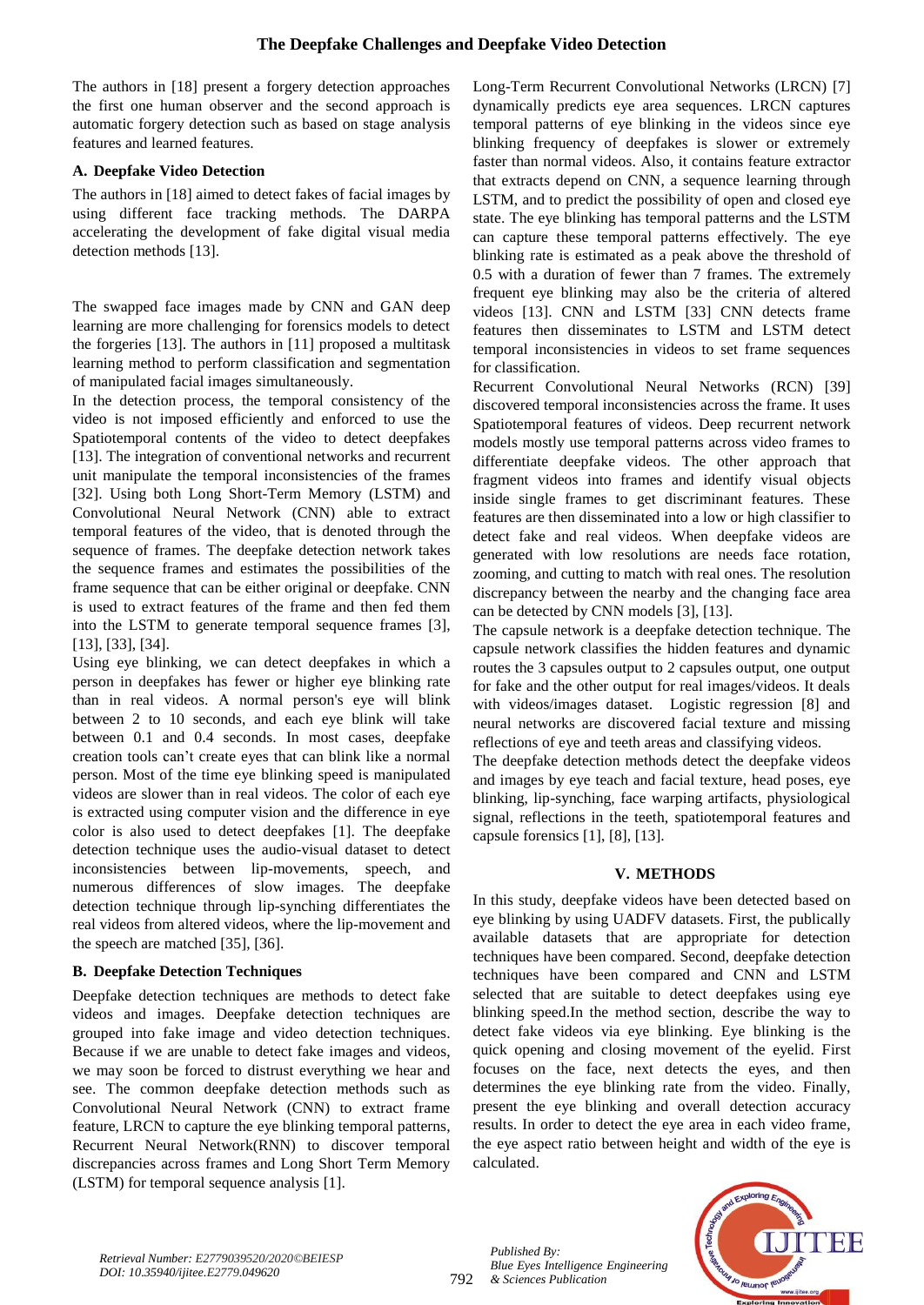





where  $p1, \ldots, p6$  are the two-dimensional eye area and  $p2$ , p3, p5, and p6 measures the height while p1 and p4 measure the eyes width [40]. It decides whether the eyes are in a closed or open state. The distance between the height and width of the eye is calculated. In the experiment 0.25 is a threshold and when the eye aspect ratio smaller than 0.25 or close to zero considered as a closed eye and higher than 0.25 is an open eye. In this study, the normal person eye blinking rate is used as a threshold to detect and count the eye blink and blink intervals. Since a normal person's eye will blink between 2 to 10 seconds, and each eye blink will take between 0.1 and 0.4 seconds [1]. In most cases, the eye blinking rate in fake videos slower or extremely faster than the normal person blinking rate. This enables to detect fake video from real videos by using eye blinking rate.



#### **Fig. 3. Detects fake videos based on eye blinking with CNN to classify the eye states and LSTM for sequence learning.**

The CNN classifies the eye states and the eye aspect ratio classifies the eye blinking rate. Then CNN and eye aspect ratio detect the eye blinking intervals.

## **A. Model Training**

The VGG16 and ResNet-50 based CNN model was trained on a training dataset that contains open and closed eyes regions. The VGG16 and ResNet-50 based CNN model was trained on a training dataset that contains open and closed eyes regions. The MRL [41] is an eye image dataset that contains approximately 15000 closed and open eye images to train the models. In the training 100 closed and open eye images were used to train the models and 98 fake and real videos as the training set for the model.

#### **B. Results and Discussion**

The deepfake video detection using CNN and LSTM based on eye blinking rate was tested on UADFV publicly available dataset. UADFV has 98 videos of which 49 fake and 49 real videos and these videos contain 32,752 frame sequences. In the dataset, each videos length ranges between 2 to 44 seconds and the average length is 11.26 seconds. As illustrated in the table below Table-II, in the experiment UADFV publicly available 49 real video datasets contains 16,376 frame sequences. The trained model detects 18.4 eye blinks per minute from the real 49 videos. The normal person eye blinking rate was used as a threshold so that the proposed method detects the video as a real video that exists within the threshold. The trained model detects 4.28 eye blinks per minute on 49 fake videos which are slower than the threshold and the trained model detects the fake videos that exists above the threshold.

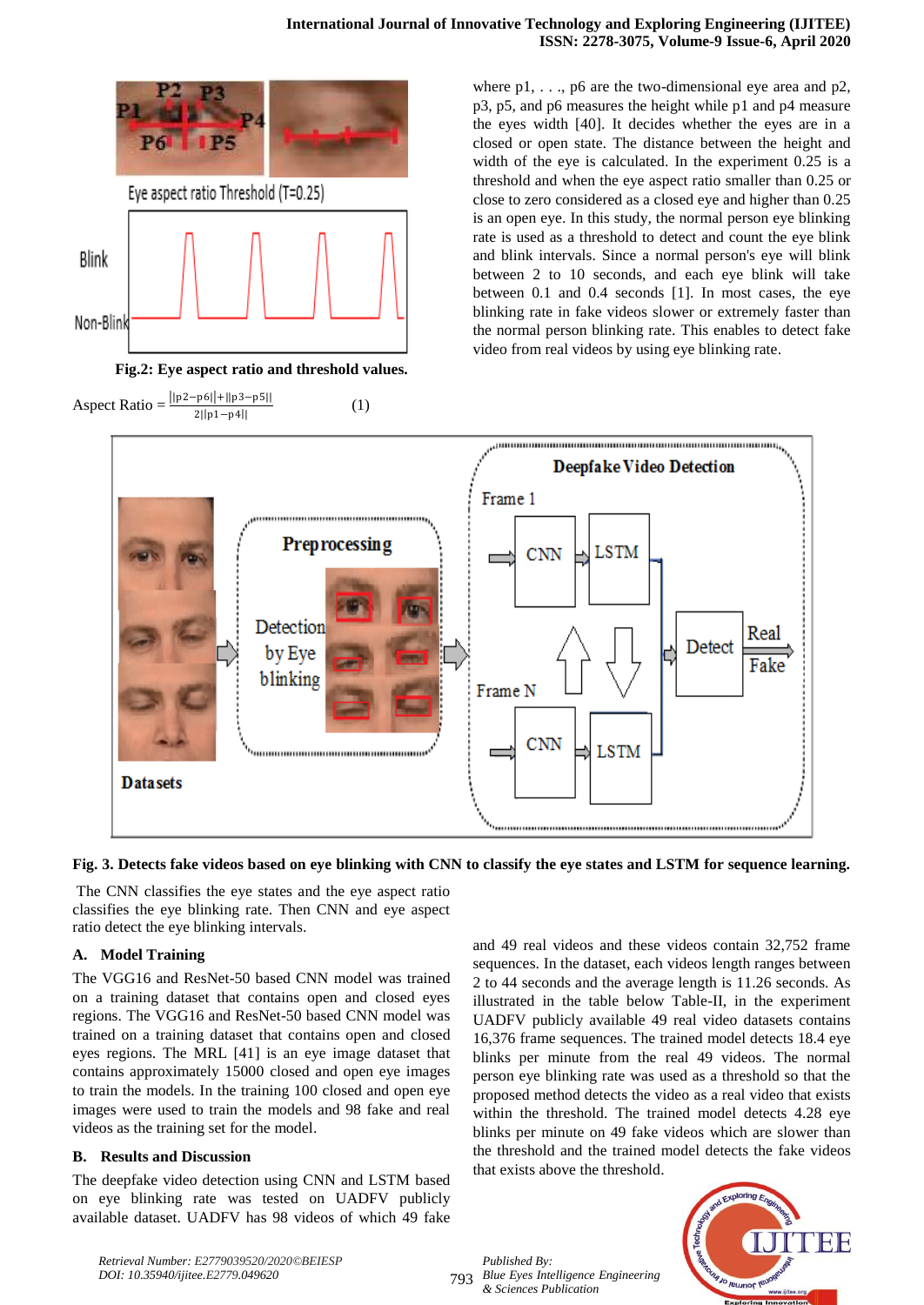## **The Deepfake Challenges and Deepfake Video Detection**

| uatast. |        |         |                   |              |  |  |
|---------|--------|---------|-------------------|--------------|--|--|
| Video   | Number | Average | <b>Frames</b> Per | Eye blinking |  |  |
| Dataset | of     | video   | Second(FPS)       | rate         |  |  |
|         | Videos | length  |                   |              |  |  |
| Real    | 49     | 11.26   | <b>28 FPS</b>     | 14.42/minute |  |  |
| Videos  |        | seconds |                   |              |  |  |
| Fake    | 49     | 11.26   | <b>28 FPS</b>     | 4.28/minute  |  |  |
| Videos  |        | seconds |                   |              |  |  |

**Table-II: Detection performance on UADFV video dataset.**

The eye blink detection accuracy and the overall fake video detection accuracy is computed by using (2) and (3) equations, respectively.

Blinking Detection Accuracy =  $\frac{TP}{TP + FP} X 100\%$  (2) Total Detection Accuracy= $\frac{\text{TP + TN}}{\text{TP + FP + FN + TN}}$  X 100% (3)

Where TP (True Positive), FN (False Negative), FP (False Positive), and TN (True Negative) are the total number of frames that are detected as eye blinks, shows eye blinks but not detected; detected as eye blinks but they are not blinks and non-blinks detected as no blinks respectively [42].

**Table-III: Eye blinking detection accuracy results on real and fake videos.**

| <b>Criteria</b> | <b>Blink</b> | <b>Not Blink</b> |
|-----------------|--------------|------------------|
|                 | [True]       | [False]          |
| Number of       | 2374         | 218              |
| frames detected |              |                  |
| as blink on     | [TP]         | [FP]             |
| real videos     |              |                  |
| [Positive]      |              |                  |
| Number of       | 12894        | 890              |
| frames detected |              |                  |
| as not blink on |              |                  |
| real videos     | [TN]         | [FN]             |
| [Negative]      |              |                  |
| Number of       | 946          | 102              |
| frames detected |              |                  |
| as blink on     | [TP]         | [FP]             |
| fake videos     |              |                  |
| [Positive]      |              |                  |
| Number of       | 15152        | 176              |
| frames detected |              |                  |
| as not blink on | [TN]         | [FN]             |
| fake videos     |              |                  |
| [Negative]      |              |                  |

In the experiment, the eye blinking detection accuracy result on real videos is 91.59% and eye blinking detection accuracy on fake videos 90.27%. Furthermore, the overall detection accuracy on real videos is 93.23% and the overall detection accuracy of fake videos is 98.30%. In the eye blinking detection, when the person moves his/her head quickly and when the eye focus on the area below them the eyelids cover the eye and the eye detected as blink or closed this affects the accuracy of the model.

#### **C. Deepfake Detection Challenges**

Now a day different deepfake detection techniques have been introduced and evaluated however using unorganized datasets. Improving the performance of detection techniques, growing standardized datasets and evaluating the deepfake detection techniques will simplify the development of accurate and effective deep learning-based detection techniques, which requires a standard dataset [1], [3], [14].

The deepfakes' quality has been improving and the performance of detection algorithms requires to be enhanced consequently. Developing better detection methods to combat fakes generated by deepfakes because artificial intelligence that power deepfakes are rapidly developing, making deepfakes so hard to detect. Also, currently, detection techniques typically emphasize the weaknesses of the deepfake creation tools. This approach is not always functional to detect deepfakes created by all deepfake creation tools. This is a challenge for deepfake detection techniques development and in future research requires an emphasis on proposing scalable, accurate, reliable and crossplatform detection techniques [14].

Facebook has prepared a deepfake detection competition with the partnership on Artificial Intelligence, Amazon, Microsoft, and with some Universities. This competition aims to invite researchers around the world to develop better detection techniques to detect deepfakes. This helps to build better detection techniques to combat fakes generated by deepfakes because deep learning that power deepfakes are rapidly developing and making so hard to detect [14].

## **VI. CONCLUSION**

Deep learning can be used as a deepfake creation, and detection methods. Deepfake creates forged images or videos that persons cannot differentiate from real images or videos. Deepfakes are created using generative adversarial networks, in which two machine learning models exit. One model trains on a dataset and the other model tries to detect the deepfakes. The forger creates fakes until the other model can't detect the forgery. Deepfakes creating fake news, videos, images, and terrorism events that can cause social, and financial fraud. It is increasing affects religions, organizations, individuals and communities', culture, security, and democracy. When deepfake videos and images increase on social media people will ignore to trust the truth. In this study, the available datasets, deepfake creation tools, deepfake challenges, fake video detection techniques and detect fake video by using eye blinking were discussed. Also, the detection models trained on the datasets and the total and the eye-blink detection accuracy results were computed. Deepfake detection is a method to detect real and fake images or videos. In this study, the CNN to extract frame feature and to classify the eye states, and LSTM for temporal sequence analysis have been used. Also, the eye aspect ratio, used for eye blinking rate classification and the CNN and eye aspect ratio detect the eye blinking intervals. The detection models have been trained on UADFV publically available real and fake videos. The deepfake detection methods detect the deepfakes by eye blinking. In the experiment, the eye blinking detection accuracy result on real videos is 91.59% and eye blinking detection accuracy on fake videos 90.27%. Furthermore, the overall detection accuracy results on real videos is 93.23% and the overall detection accuracy on fake videos is 98.30%. In the eye blinking detection, when the person moves his/her head quickly and when the eye focus on the area below them the eyelids cover the eye and the eye detected as blink or closed this affects the accuracy of the model.



*Retrieval Number: E2779039520/2020©BEIESP DOI: 10.35940/ijitee.E2779.049620*

794

*Published By:*

*& Sciences Publication*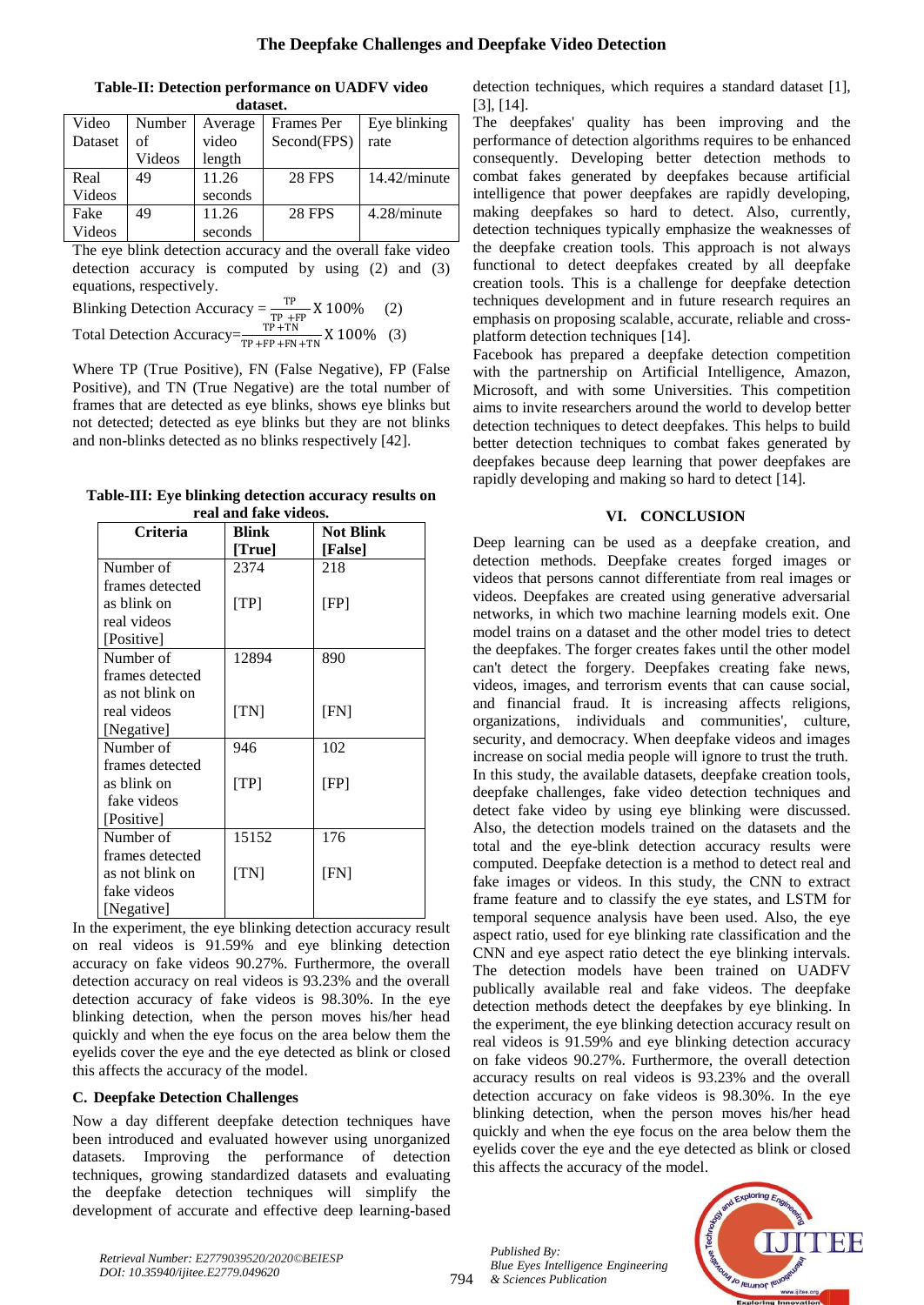Now a day deepfake creation tools can create fake videos by mimic facial expressions of the person exactly so that it is become difficult to detect deepfakes by using facial expressions like eye blinking, and lip-movement. Therefore, both image and video deepfake detection techniques are needed performance improvement, evaluation standards, and parameters.

Future work will focus on evaluating different detection methods by using real and manipulated datasets. Due to the advancement of technology full-body deepfakes are released. The continuous advancements of the face and fullbody deepfakes development will be difficult to detect by the existing detection techniques. So, deepfake datasets and cross-platform detection techniques need to be developed in the future. Furthermore, due to the high computational cost, most detection techniques are unfit for mobile applications. This needs efficient, reliable and robust mobile detectors to detect deepfakes in widely used mobile devices. Moreover, will improve deepfake detection by integrating deepfake detection and object detection algorithms.

#### **REFERENCES**

- 1 J. A. Marwan Albahar, Deepfakes Threats and Countermeasures Systematic Review, JTAIT, vol. 97, no. 22, pp. 3242-3250, 30 November 2019.
- 2 D. D. Zahid Akhtar, A Comparative Evaluation of Local Feature Descriptors for DeepFakes Detection, 07 November 2019.
- 3 R. V.-R. J. F. A. M. J. O.-G. Ruben Tolosana, DeepFakes and Beyond A Survey of Face Manipulation and Fake Detection, pp. 1-15, 2020.
- 4 G. Shao, What 'deepfakes' are and how they may be dangerous, 13 October 2019. [Online]. Available: https://deepfakedetectionchallenge.ai/.
- 5 B. P. W. W. J. D. Xinsheng Xuan, On the Generalization of Generative Adversarial Networks Image Forensics, pp. 1-8, 2019.
- 6 S. M. Pavel Korshunov, Vulnerability assessment and detection of Deepfake videos, pp. 1-6, 2019.
- 7 M.-C. C. a. S. L. Yuezun Li, In Ictu Oculi: Exposing AI Generated Fake Face Videos by Detecting Eye Blinking, pp. 1-7, 2018.
- 8 A. M. R. Z. G. Marissa Koopman, Detection of Deepfake Video Manipulation, in Proceedings of the 20th Irish Machine Vision and Image Processing Conference, Belfast, 2018.
- 9 Y.-X. Z. a. C.-Y. L. Chih-Chung Hsu, Deep Fake Image Detection Based on Pairwise Learning, Applied science, pp. 1-14, 2020.
- 10 V. N. J. Y. I. E. Darius Afchar, MesoNet a Compact Facial Video Forgery Detection Network, pp. 1-7, 2018.
- 11 F. F. J. Y. I. E. Huy H. Nguyen, Multi-task Learning For Detecting and Segmenting Manipulated Facial Images and Videos, pp. 1-8, 2019.
- 12 I.-S. N. S.-H. K. Nhu-Tai Do, Forensics Face Detection From GANs Using Convolutional Neural Network, pp. 1-5, 2019.
- 13 C. M. N. D. T. N. D. T. N. S. N. Thanh Thi Nguyen, Deep Learning for Deepfakes Creation and Detection, pp. 1-16, 2019.
- 14 R. H. B. P. N. B. C. C. F. Brian Dolhansky, The Deepfake Detection Challenge (DFDC) Preview Dataset, Deepfake Detection Challenge, pp. 1-4, 2019.
- 15 L. O. Alvaro Figueira, The current state of fake news: challenges and opportunities, in ICHSCIST, Barcelona, 2017.
- 16 W. D. Mei Wang, Deep Face Recognition: A Survey, pp. 1-26, 2019.
- 17 J. D. Britt Paris, Deepfakes and Cheap Fakes the Manipulation of Audio and Visual Evidence, Data and Society's Media Manipulation, Los Angeles, 2018.
- 18 A. R. D. C. L. V. C. R. J. T. M. Nießner, FaceForensics++: Learning to Detect Manipulated Facial Images, pp. 1-14, 2019.
- 19 M. V. R. S. Prabhat Kumar, Detecting Face2Face Facial Reenactment in Videos, pp. 1-9, 2020.
- 20 D. D. B. B. Zahid Akhtara, Face Authenticity An Overview of Face Manipulation Generation, Detection and Recognition, in International Conference on Communication and Information Processing (ICCIP-2019), 2019.
- 21 X. Y. P. S. H. Q. S. L. Yuezun Li, Celeb-DF (v2): A New Dataset for DeepFake Forensics, pp. 1-6, 2019.
- 22 D. C. L. V. C. R. J. T. M. N. Andreas Rössler, FaceForensics: A Large-scale Video Dataset for Forgery Detection in Human Faces, Computer Vision and Pattern Recognition, pp. 1-21, 2018.
- 23 M. K. F.-J. P. J. K. Ricard Durall, Unmasking DeepFakes with simple Features, pp. 1-8, 2019.
- 24 T. Farago, Deepfakes an Emerging Risk to Individuals and Societies Alike, 2019.
- 25 H. K. Hall, Deepfake Videos When Seeing Isn't Believing, Catholic University Journal of Law and Technology, vol. 27, no. 1, pp. 51-76, 2018.
- 26 H. F. Shruti Agarwal, ProtectingWorld Leaders Against DeepFakes, Computer Vision Foundation, pp. 38-45, 2019.
- 27 D. C. Bobby Chesney, Deep Fakes: A Looming Challenge for Privacy, Democracy, and National Security, California: California Law Review, 2019.
- 28 R. Chawla, Deepfakes: How a pervert shook the world, International Journal of Advanced Research and Development, vol. 4, no. 6, pp. 4- 8, 2019.
- 29 D. L. Y. Umur Aybars Ciftci, FakeCatcher: Detection of Synthetic Portrait Videos using Biological Signals, pp. 1-14, 2019.
- 30 Mika Westerlund, The Emergence of Deepfake Technology: A Review, vol. 9, no. 11, pp. 39-52, 2019.
- 31 Z. R. E. C. L. E. V. O. P. K. M. H. Xinyi Ding, Swapped Face Detection using Deep Learning and Subjective Assessment, pp. 1-8, 2019.
- 32 J. C. A. J. W. A. I. M. P. N. Ekraam Sabir, Recurrent Convolutional Strategies for Face Manipulation Detection in Videos, pp. 80-87, 2019.
- 33 E. J. D. David Guera, Deepfake video detection using recurrent neural networks, AVSS, pp. 1-6, 2018.
- 34 J. Y. I. E. Huy H. Nguyen, Capsule-Forensics Using Capsule Networks to Detect Forged Images snd Videos, pp. 1-5, 2018.
- 35 S. M. Pavel Korshunov, DeepFakes A New Threat to Face Recognition, Assessment and Detection, pp. 1-5, 2018.
- 3] L. Z. V. L. L. T. Ying Zhang, Automated face swapping and its detection, International Conference on Signal and Image Processing, pp. 15-19, 2017.
- 37 S. L. Yuezun Li, Exposing DeepFake Videos By Detecting Face Warping Artifacts, New York, 2019.
- 38 Y. L. S. L. Xin Yang, Exposing Deepfakes Using Inconsistent Head Poses, ICASSP, pp. 8261- 8265, 2019.
- 39 E. C. J. J. A. A. W. M. I. N. P. Sabir, Recurrent convolutional strategies for face manipulation detection in videos, In Proceedings of the IEEE Conference on Computer Vision and Pattern Recognition Workshops, pp. 80-87, 2019.
- 40 T. S. a. J. Cech, Real-Time Eye Blink Detection using Facial Landmarks, Computer Vision Winter Workshop, pp. 1-8, 2016.
- 41 R. Fusek, "Pupil localization using geodesic distance," Lecture Notes in Artifical Intelligence, vol. 11241, pp. 433-444, 2018.
- 42 T. S. Chinnawat Devahasdin Na Ayudhya, A Method for Real-Time Eye Blink Detection and Its Application, pp. 1-6, 2009.